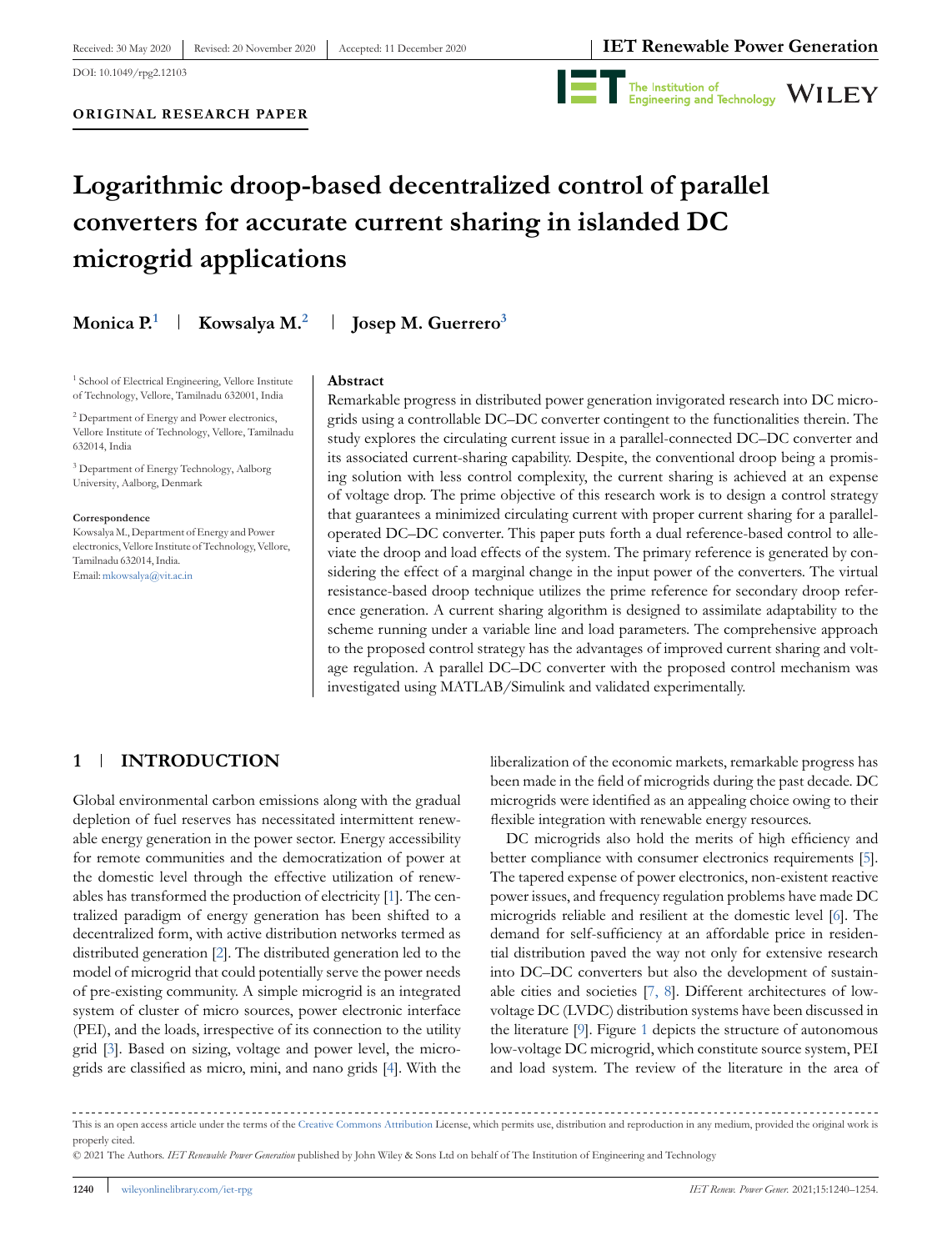

**FIGURE 1** (a) Structure of autonomous LVDC microgrid. (b) Single line diagram of microgrid model for current research

DC microgrids suggests that a voltage range of 48 to 120 V in a DC system has gained significant attention because the energy distribution is efficient when compared to a 380-V DC system [10].

With diversified penetration of sources like solar, battery fuel cell, bidirectional power flow exists between the generating sources and the prosumers transforming the DC microgrid model as hybrid [11]. During the islanded operation of a DC microgrid, the parallel connection of converters in PEI is important owing to its extended power level at the output, its modularity, and easy maintenance.

These converters as power electronic interface need to cope with the uncertainties while satisfying the key power prospects. In DC microgrid, converters and inverters have low inertia which reduces stability of the system [12]. Emulating the inertia of inverters through the regulation of DC bus voltage, equips the inverter to operate as virtual synchronous generator [13, 14]. In autonomous microgrids, the virtual synchronous generator fails to regulate the DC bus voltage due to negligible grid support. Hence the DC bus voltage regulation need to be carried out at the parallel connection of the PEI especially in DC microgrids.

Hence, the current research work focuses on parallel operation of converters and its control for voltage regulation. The control of Dc microgrid includes voltage regulation of the common DC network in the parallel connection, the distribution of the load, energy storage, and monitoring [15–16].

The intermittent nature of renewable energy sources tends to cause sudden changes at the output of parallel-connected converters [17, 18]. Reasons for the flow of circulating current through the system include unequal output voltage at the common DC bus, parametric variations in terms of the line resistance, and quantitative error processing. The current research work focus on achieving accurate current sharing between the parallel converters and minimizing the circulating currents through efficient voltage regulation. Hence, simplified model of parallel DC converters feeding a common load is used for research study as shown in Figure 1(b).

Different control strategies like centralized current control, master slave technique, droop method have been proposed in the literature to address the present research problems [19–22]. The droop control strategy is widely employed since it is decentralized, wireless, and simple. The conventional droop control for power sharing is achieved at the expense of voltage deviation. The droop control method has proven to be simple and efficient method that allows for linearization of the voltage in connection with increments in the output current [23]. A generalized droop approach for current sharing proposed in [24] requires a prerequisite of line resistance parameters. Although a droop scheme based on the average value of the DC output could restore the nominal DC bus voltage, this was proven ineffective in achieving accurate load sharing during low-speed communication and its failure [25, 26]. Load sharing tends to be inaccurate owing to the effects of line impedance. Although an adaptive voltage positing system with virtual resistance was load independent and robust, it was unable to satisfy the objective of accurate load sharing when the complex line impedances were taken into account [27]. In [28], the inclination of droop resistance was varied to achieve proper power sharing, but the deviation owing to the droop was not addressed. The exchange of information between neighbouring modules of a distributed system requires a sparse communication network to tune the droop curve [29]. Most droop techniques employ a static droop value irrespective of instantaneous voltages and currents. An estimation of droop values based on a figure of merit called the droop index was proposed in [30], which needs extensive tuning of droop parameters. A compensation-based virtual impedance droop control introduced in [31, 32] regulates the power at the output based on the load applied and concentrates on power loss reduction. The reference [33] inoculates similar kind of control that compensates the DC voltage at common bus through signal injection.

An agent-based coordinated control and power management system proposed in [34, 35] also requires a communication network for load sharing. Although, the communication-based control using state estimation of microgrid through log mapping technique and least mean square algorithm was inoculated in [36, 37], the programming involved makes the process quite tedious. An approach to achieving optimal efficiency in the application of multi DC conversion systems was put forth in [38]. In [39], a control that tunes the droop curve according to the load was introduced. However, it offers poor regulation under light-load conditions owing to improper selection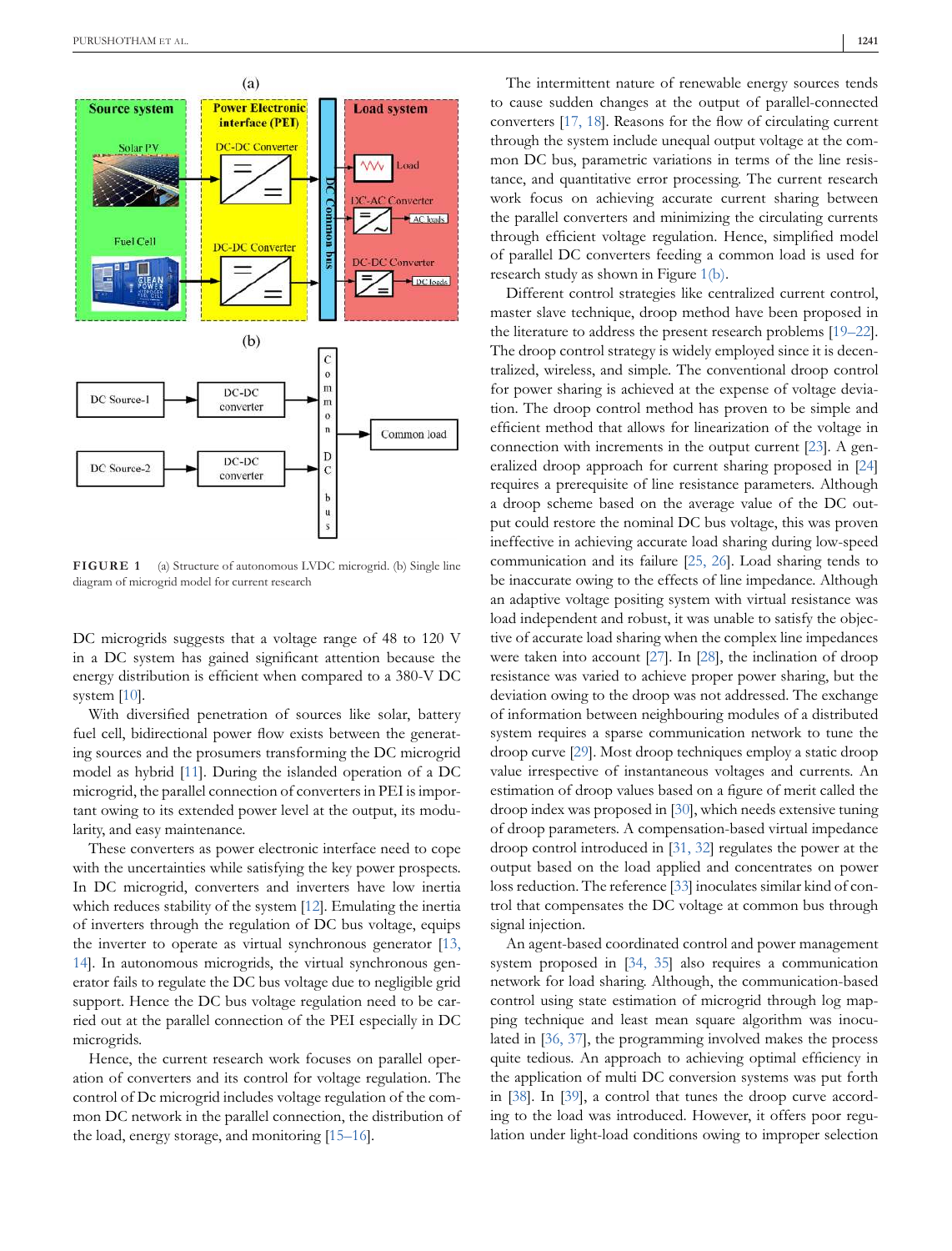



of the droop variable. Other studies suggested in the literature [40, 41] robust non-linear control of low-voltage DC microgrids, which still suffer from large current-sharing errors under specific load conditions. Despite the extensive research on the linear and non-linear droop control of DC microgrids, the tradeoff between load sharing and voltage regulation still needs to be addressed to improve the load sharing. Reference [42] proved that the linear approximation of droop characteristics achieves high and balanced voltage regulation and load sharing.

Given these developments, this paper focuses on achieving improved current sharing with the linear approximation of a droop scheme in combination with a current-sharing algorithm in a parallel-operated DC converter.

The main contributions of the paper are as follows:

- ∙ Design and implementation of novel logarithmic droop technique to estimate linearly approximated droop coefficient for nullifying the droop effect at the source side.
- ∙ Implementing the droop compensation to transform the output voltage set point to nullify the droop effect at the load side.
- ∙ Implementing the current sharing algorithm to achieve equal current sharing among the converters and to reduce the circulating current.
- ∙ Hardware realization and detailed analysis of current sharing among the converters with the proposed control strategy, when the line resistance are equal and unequal.

The key advantage of the proposed technique, is the advantage of logarithmic function. In boundless algebraic perspective, using a logarithmic function, the marginal effect of a concerned variable that has an effect on another variable is made linear because it interprets the variable change as a percentage change. This helps to estimate the linearly approximated droop coefficients, thereby facilitating a fundamental change in the variables if any non-linearity persists.

The combination of droop control and an instantaneous current-sharing algorithm addressed in the present work improves the current-sharing capability in parallel DC converters. In addition to enhanced load sharing, the circulating current proportional to the current-sharing error is drastically minimized by means of a formulation of correction factor in the algorithm.

The paper is organized as follows. Section 2 analyses the circulating current and load sharing. Section 3 discusses the proposed logarithmic-based droop control in combination with current-sharing control. The simulation and experimental validation analysis are carried out in Section 4. Section 5 concludes the paper with a discussion of future directions.

### **2 CURRENT SHARING ANALYSIS**

A parallel DC–DC converter connected to a common load fed from renewable energy based controlled source is shown in Figure 2. A circulating current analysis is carried out assuming that the voltage fed from the renewable source is a constant DC supply.

 $V_{\text{DC1}}$  and  $V_{\text{DC2}}$  and  $I_1$  and  $I_2$  are the corresponding input voltages and currents to the converters. Let  $V_{\rm a}$  and  $V_{\rm b}$  be the output voltages,  $I_{\text{La}}$  and  $I_{\text{Lb}}$  be the output currents, and  $R_{\text{a}}$ and  $R<sub>b</sub>$  be the line resistances of converter-A (Conv-A) and converter-B (Conv-B), respectively.  $V_L$  and  $I_L$  are the corresponding load voltage and current. Figure 3 illustrates an equivalent circuit of the parallel converter feeding the load. By applying a superposition theorem to the above circuit, currents  $I_{\text{La}}$  and  $I_{\text{Lb}}$  are obtained considering the voltage drop due to the line resistances as negligible, the equation follows as depicted below:

$$
I_{\rm La} = \frac{V_{\rm a}}{(R_{\rm a} + R_{\rm b} \parallel R_{\rm L})}
$$
 (1)

$$
I_{\rm Lb} = \frac{V_{\rm b}}{(R_{\rm b} + R_{\rm a} \parallel R_{\rm L})}
$$
 (2)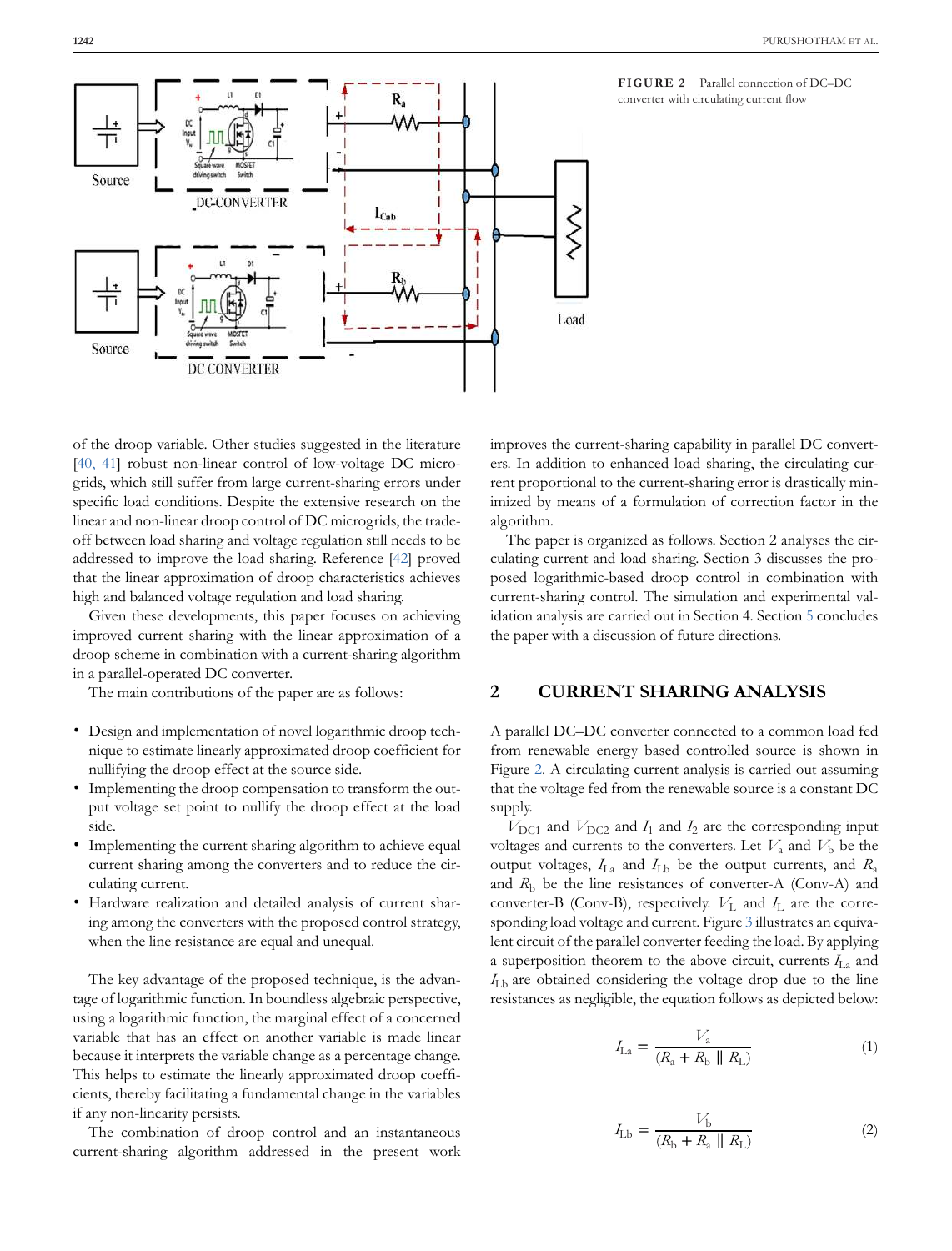#### **FIGURE 3** Single-line diagram of parallel DC converter



Practically, the voltage drops owing to line resistances *R*<sup>a</sup> and  $R<sub>b</sub>$  is dominant. Hence, we obtain the currents:

$$
I_{\text{La}} = \frac{V_{\text{a}}}{(R_{\text{a}} + R_{\text{b}} || R_{\text{L}})} - \frac{V_{\text{da}}}{R_{\text{a}}}
$$
(3)

$$
V_{\rm da} = \left[\frac{R_{\rm a}||R_{\rm L}}{(R_{\rm b} + R_{\rm a}||R_{\rm L})}\right]V_{\rm b}
$$
 (4)

Substituting Equation (4) into Equation (3), we get,

$$
I_{\rm La} = \left(\frac{V_{\rm a}}{(R_{\rm a} + R_{\rm b}||R_{\rm L})}\right) - \left(\left[\left(\frac{R_{\rm a}||R_{\rm L}}{(R_{\rm b} + R_{\rm a}||R_{\rm L})}\right)V_{\rm b}\right]\frac{1}{R_{\rm a}}\right) \tag{5}
$$

Similarly considering the voltage drop across  $R<sub>b</sub>$ , the current  $I_{\text{Lb}}$  is given by:

$$
I_{\rm Lb} = \left(\frac{V_{\rm b}}{(R_{\rm b} + R_{\rm a}||R_{\rm L})}\right) - \left(\left[\left(\frac{R_{\rm b}||R_{\rm L}}{(R_{\rm a} + R_{\rm b}||R_{\rm L})}\right)V_{\rm b}\right]\frac{1}{R_{\rm b}}\right) \tag{6}
$$

The current sharing accuracy can be expressed as:

$$
I_{\text{Cab}} = -I_{\text{Cba}} = \frac{V_a - V_b}{(R_b + R_a)}\tag{7}
$$

$$
= \frac{I_{\text{La}} - I_{\text{Lb}}}{2} \left( \text{If } R_{\text{a}} = R_{\text{b}} \right) \tag{8}
$$

The generalized expression for circulating current that flows from converter-a is as follows. When the line resistance connected are equal, i.e. for "{ $R_{a} = R_{b} ... ... = R_{N}$ }".

$$
\begin{cases}\nI_{ca} = \frac{I_{La} - I_{Lb}}{N} + \frac{I_{La} - I_{Lc}}{N} \dots \dots \dots + \frac{I_{La} - I_{LN}}{N} \\
I_{ca} = \sum_{Conv = b}^{N} \frac{I_{La} - I_{LConv}}{N}; \{R_b = R_b \dots \dots = R_N\}\n\end{cases}
$$
\n(8a)

When the line resistance connected are not equal, i.e. for  ${R_{\rm a} \neq R_{\rm b} \dots \dots \neq R_N}$ 

$$
I_{ca} = \frac{I_{La}R_a - I_{Lb}R_b}{(R_a + R_b)} \left( \text{If} R_a \neq R_b \right) \tag{9}
$$

$$
I_{ca} = = \frac{I_{La}R_a - I_{Lb}R_b}{(R_a + R_b)} + \frac{I_{La}R_a - I_{Lc}R_c}{(R_a + R_c)} + \frac{I_{La}R_a - I_{LN}R_N}{(R_a + R_N)}
$$
\n(9a)

The expression for the circulating current suggests that currents  $I_{\text{La}}$  and  $I_{\text{Lb}}$  should be equal in order to achieve minimum circulating currents. This is possible by regulating the voltages by adjusting the equivalent resistances  $R_{\rm a}$  and  $R_{\rm b}$  of Conv-A and Conv-B, respectively.

### **2.1 Basic concept of droop control method**

Figure 3 shows the equivalent circuit of a simple microgrid configuration. The current-sharing error is minimized by the inclusion of a virtual resistance at the output of the converter. Thus, the purpose of load sharing is fulfilled. This is termed a linear droop or virtual resistance-based droop control method [28]. If  $R_{\text{Da}}$  and  $R_{\text{Db}}$  are the droop resistances, added to  $R_{\text{a}}$  and  $R_{\text{b}}$  of converter-A and converter-B, respectively, then the droop control is mathematically expressed as:

$$
V_{\text{ref},i} = V_{\text{nom}} - I_i R_{\text{D}i} \tag{10}
$$

where  $V_{\text{ref,i}}$ ,  $V_{\text{nom}}$ ,  $R_{\text{D}i}$ , and  $I_i$  represent the voltage reference, nominal bus voltage, virtual droop resistance, and output current of the *i*th converter, where *i* is a and b respectively. The virtual droop resistance can be computed by assuming the voltage deviation  $(\Delta V_i)$  and the maximum current rating of the converter (*I*<sub>max</sub>). The virtual droop resistance is given by:

$$
R_{\text{D}i} = \frac{\text{Voltage deviation } (\Delta V_i)}{\text{Maximum current } (I_{\text{max},i})}
$$
(11)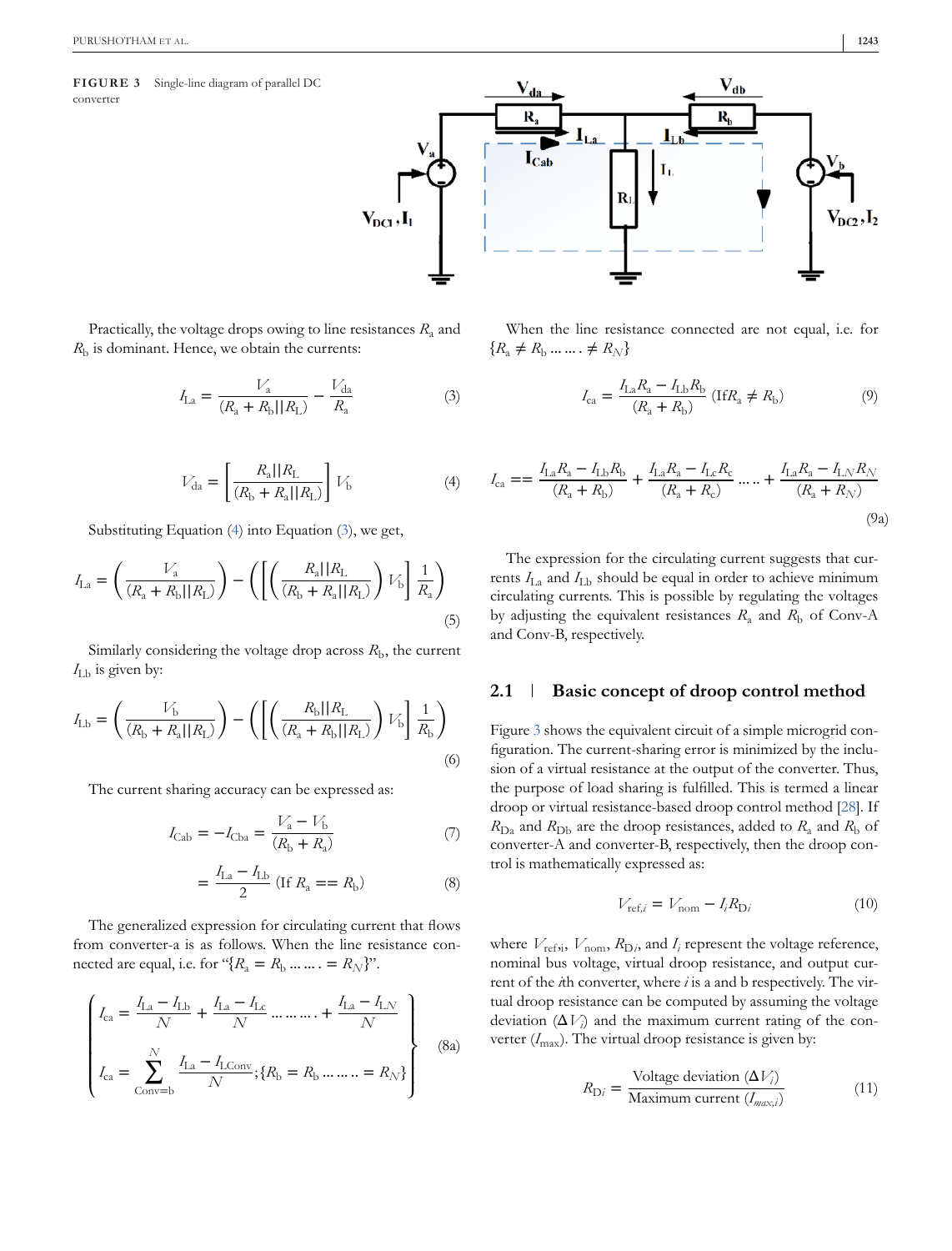

**FIGURE 4** Pictorial representation of dual reference generation

The proper selection of the droop resistance minimizes the current-sharing error, which is given by:

percentage of current sharing error = 
$$
\frac{\text{Current error}}{\text{Total current}} \times 100
$$

$$
= \frac{I_{\text{La}} - I_{\text{Lb}}}{I_{\text{La}} + I_{\text{Lb}}} \times 100
$$
(12)

### **3 PROPOSED CONTROL STRATEGY**

Different control strategies have been proposed in the literature, which consider only local measurements [9, 13]. The proposed control strategy in the current work combines a logarithmic droop mechanism and an instantaneous current-sharing algorithm. This control mechanism generates a dual reference based on regulation of the power and droop voltage. A correction factor is incorporated to further nullify the current-sharing error, and thus the load sharing is improved.

### **3.1 Novel logarithmic droop control**

The proposed logarithmic droop strategy utilizes the output power capacity of the converter and the power at the load as prime attributes in the design of the droop equation. Utilizing the nuances of the logarithmic function, the designed droop control expresses variables in percentage errors. This facilitates the linearization of the droop characteristics in case of nonlinearity. In particular, when converters are loaded with a constant power load, the system is prone to instability owing to the negative resistance. The logarithmic function incorporated in the equation stabilizes the system by identifying the exponential rise in the voltage deviation. The dual reference generation is depicted in Figure 4 and overall control diagram is depicted in Figure 5.

The difference between the rated and observed power is estimated and expressed as a percentage error through the logarithmic function. This helps to linearize and approximate the marginal effect of the power difference on the voltage, which tends to nullify the droop effect at the source side The *V*ref reference generated can be expressed as:

$$
V_{\text{ref}} = V_i - m_i \left[ \ln \left( \frac{P_{\text{conv}_i}}{P_{\text{ref}_i}} \right) \right]
$$
 (13)

where  $P_{\text{conv}_i}$  is power at the *i*th converter;  $P_{\text{ref}_i}$  is the designed power capacity of *i*th converter, *m<sup>i</sup>* is the droop coefficient.

### **3.2 Droop compensation**

Although the droop equation formulated in Equation (13) nullifies the droop effect owing to the source-side parameters.

Owing to the load effect, the voltage drop at the common bus is at stake. Hence, dual reference generation is put forth in this research work. The droop compensation utilizes the reference generated via the logarithmic droop as a prime reference, and the virtual resistance  $R_D$  is calibrated based on the novel droop method established in [28]. A new reference is generated based on the virtual resistance compensation, as shown in Equation (14).

$$
V_{\text{ref}}^* = V_{\text{ref}} - I_{\text{Li}} \times R_{\text{D}i}
$$
 (14)

where  $V_{\text{ref}}^*$  is the new generated reference.

The virtual resistance  $R_D$  is also estimated based on a preassumed value of the error deviation method. The accuracy in determining the virtual droop resistance is indefinite. This leads to the most possible approximation of the generated reference, and the accuracy of load sharing under a step change in load is at stake. The droop resistances of converter-A and converter-B remain the same since the converters are identical. The estimated virtual resistance  $R_D$  of 0.13 is shown in Figure 6.

### **3.3 Current-sharing algorithm**

In the current scenario, to drastically nullify the current-sharing error, a correction factor (CF) is required to be incorporated in the controlling phenomenon. The correction factor depends solely on the loading factor *K*. This loading factor *K* is the ratio of the converter currents, which is proportional to their respective resistances and their equivalent loading.

$$
K = \frac{I_{\rm La}}{I_{\rm Lb}} = \frac{V_a (R_a + R_{\rm D})}{V_{\rm b} (R_{\rm b} + R_{\rm D})}
$$
(15)

The correction factor is also derived based on the load currents.

$$
I_{\text{La}} + I_{\text{Lb}} = I_{\text{L}} \tag{16}
$$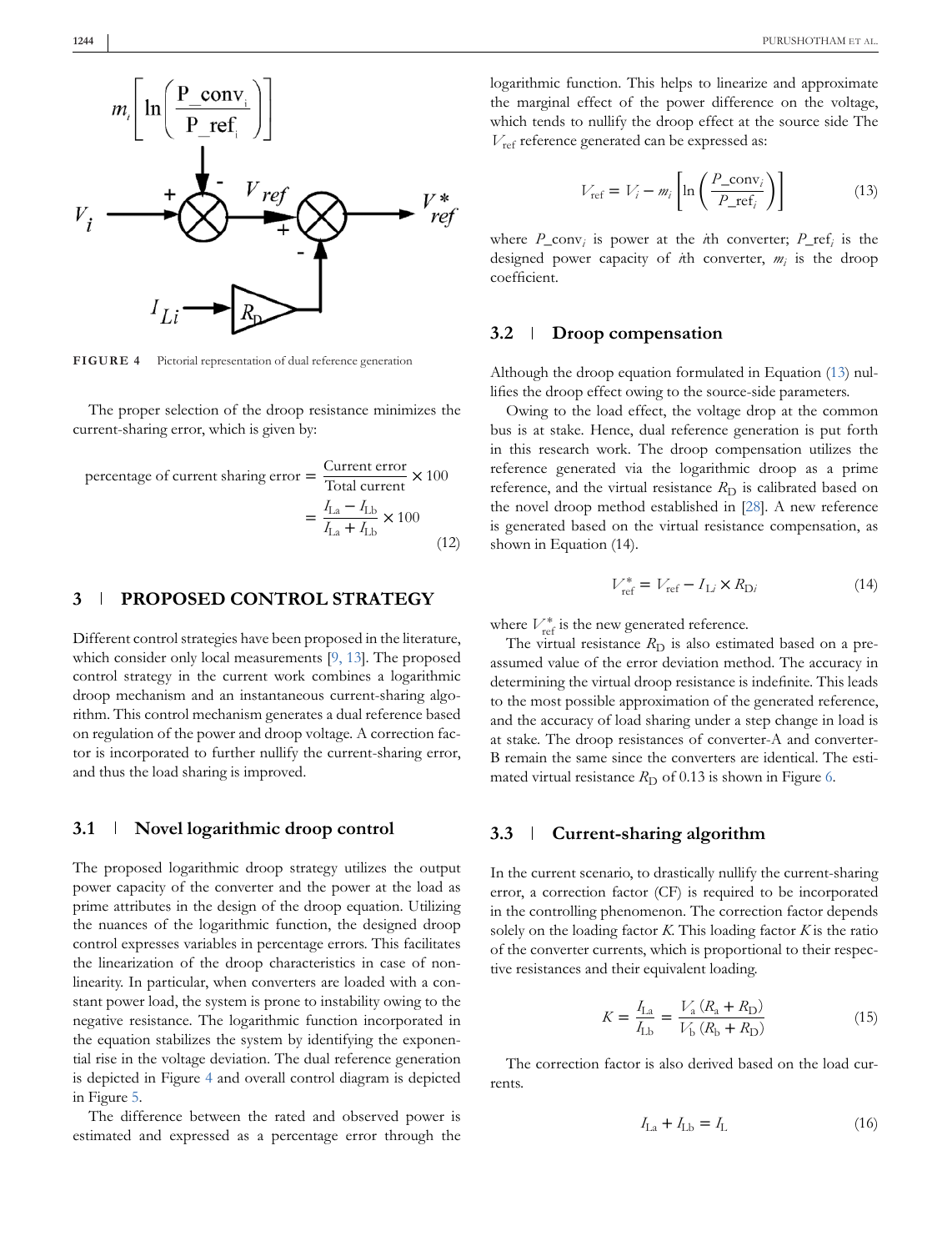

**FIGURE 5** Proposed overall control loop block diagram of converter



**FIGURE 6** Droop resistance of converters

For accurate power sharing, the converter currents will be equal.

$$
I_{\text{La}} = I_{\text{Lb}} \tag{17}
$$

For inaccurate current sharing, the converter current equation is as follows:

$$
I_{\text{La}} = K I_{\text{Lb}} \tag{18}
$$

$$
I_{\text{La}} = \left[\frac{K}{K+1}\right] \times I_{\text{L}} = \text{CF} \times I_{\text{L}}
$$
 (19)

$$
I_{\text{Lb}} = = \left[\frac{1}{K+1}\right] \times I_{\text{L}} = \text{CF} \times I_{\text{L}}
$$
 (20)

The deviation due to the intermittent variations at the supply side, is regulated by the algorithm. The algorithm was designed such that it also enables accurate power sharing. The flowchart in Figure 7 depicts the control algorithm that facilitates the accurate current sharing.

The flowchart in Figure 7 is represented in pseudocode as follows:



**FIGURE 7** Flowchart of proposed algorithm implemented in control

- 1. Read the output voltage of converters and the load.
- 2. If the voltages of the converters are equal, then no action is required.
- 3. If the converters' voltages are not equal, generate the primary reference based on the proposed droop equation Equation (13).
- 4. Generate the secondary reference based on the virtual resistance droop represented in Equation (14), and then process the voltage error through a proportional integral (PI) controller.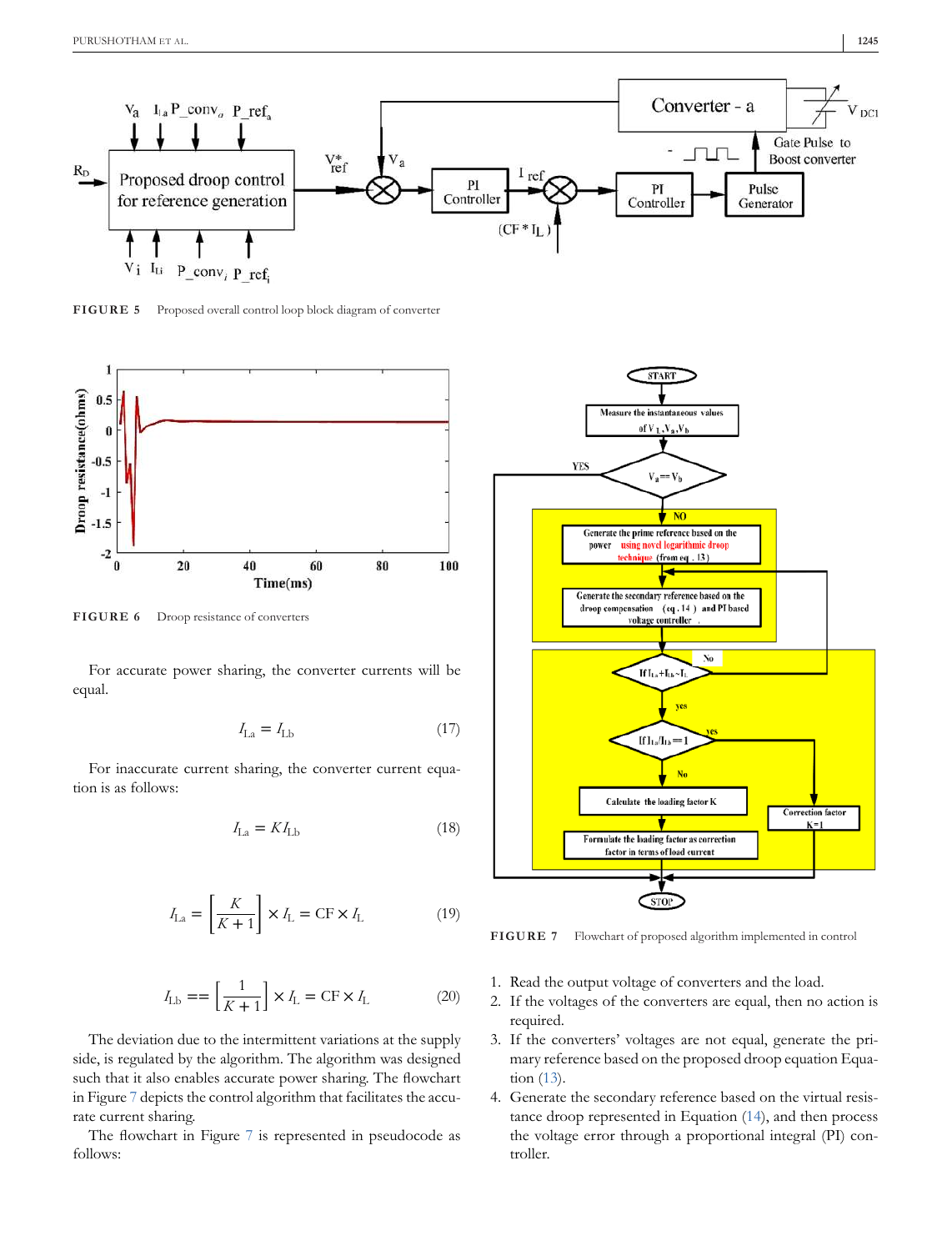

**FIGURE 8** Cascade control loop of converter



**FIGURE 9** Synchronized pulse pattern of converters



**FIGURE 10** Step response of inner current loop

- 5. If the sum of converter currents equal to the load current, proceed to step 6, else proceed to step 4.
- 6. If the ratio of converter currents is unity, approximate the correction factor to 1, and stop the process.
- 7. Else, calculate the loading factor *K*.
- 8. Calculate the correction factor using the loading factor and load current and process the current error.
- 9. Stop the process.

### **3.4 Cascade control design and stability analysis**

The dual droop reference generated through the droop algorithm utilized to process the voltage and current error by means of proportional integral (PI) controller. Based on the generalized transfer function model of the boost converter, steady state frequency analysis is carried out to design the gain constants of the proportional integral controller. The control loop is as shown in Figure 8. The  $K_{\text{pv}}$ ,  $K_{\text{iv}}$  are the control constants of the outer voltage loop and  $K_{pi}$ ,  $K_{ii}$  are the control constants of inner current loop. Since the power stage of the converter, the reference and the control constants are the same, the control signal also remains identical. The identical control signals tend to synchronize the pulses through which the impact of the time delay is negligible. The Figure 9 depicts the synchronized pulse pat-

tern of the parallel converters. The inner current loop utilizes the output current of the converter as feedback to process the current ratio and the outer voltage loop is used to regulate the voltage and the mismatch is overcome by the droop algorithm. The average small signal model of DC converter [43] whose closed loop transfer function model are given in Equations (21) and (22). The transfer function model of the DC converter is utilized to determine the control coefficients of Proportional-Integral control of the current and voltage control. The closed loop transfer function of inner current control ( $G<sub>ic</sub>$ ) is:

$$
G_{\rm ic} = \frac{\left[K_{pi} + \frac{K_{ij}}{s}\right] \left[\frac{1}{L_s + R}\right]}{1 + \left[K_{pi} + \frac{K_{ij}}{s}\right] \left[\frac{1}{L_s + R}\right]}
$$
(21)

The closed loop transfer function model for outer voltage control  $(G_{\text{vc}})$  is:

$$
G_{\rm vc} = \frac{\left[K_{pv} + \frac{K_{iv}}{s}\right] \left[\frac{\rm RCs}{\rm RCs+1}\right] [G_{\rm ic}]}{1 + \left[K_{pv} + \frac{K_{iv}}{s}\right] \left[\frac{\rm RCs}{\rm RCs+1}\right] [G_{\rm ic}]}
$$
(22)

The cascade control loop is tuned using the frequency analysis plots. The step response tuning of the open loop current control is depicted in Figure 10. The rise time of the system step response is 0.0261 s (s) and the setting time of the response is 0.0465 s. The Bode analysis of the system is also carried out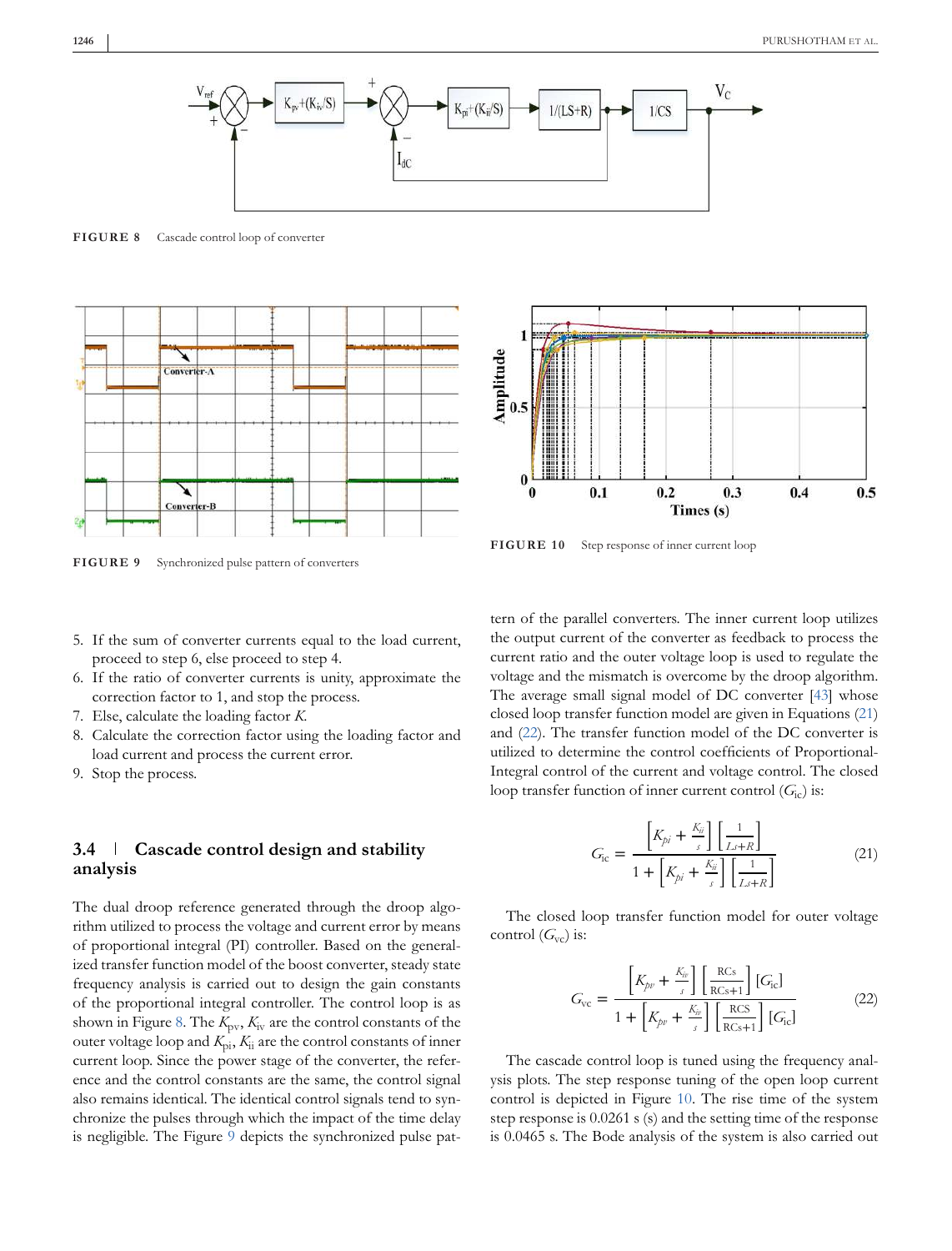

**FIGURE 11** (a) Open loop Bode plot of inner current control. (b) Closed loop Bode plot of current control

to analyse the stability of the system. The uncompensated bode plot shown in Figure  $11(a)$  represents the inductor current to input voltage transfer function which is of the first order. This indicates that the inductor current has very less impact on the output voltage and the gain coefficients are designed to improve the stability. The negative zero in the system means the zero at the left half of the S-plane do not affect the absolute stability of the system. This is much evident with the pole zero plot as shown in figure. The closed loop bode plot shown in Figure  $11(b)$  indicates that at cross over frequency of 116 rad/s, the phase margin is 168 degrees tuned with the coefficients  $K_{\text{pi}} = 0.185$  and  $K_{\text{ii}} = 2.52$ . Similarly, the uncompensated outer loop bode diagram is shown in Figure 12(a) and outer voltage loop is tuned with parameters  $K_{\text{pv}} = 0.65$ ,  $K_{\text{iv}} = 1.91$  and the corresponding bode plot is depicted in Figure 12(b).

The control coefficients of both the converters are designed identical since the converters are identical and voltage regulation for any change is load is completely taken care by the proposed algorithm through adjustment of reference.

The impact of communication time delay in the control algorithm is assumed less significant due to the fact that small change in delay will not affect the stability of the system [44].

Although the communication delay prospect in the proposed algorithm is not considered, the delay time based on the step response of the system is incorporated in the pulse width modulation block of the control circuit. This reduces the error between the time to error signal sampling and the time to duty update at the trial of the forthcoming switching cycle.



**FIGURE 12** (a) Open loop Bode plot of outer voltage control. (b) Closed loop Bode plot of voltage control

**TABLE 1** Parameters for simulation

|                    | Parameter                   | Value                                         |
|--------------------|-----------------------------|-----------------------------------------------|
| DC-DC converter    | Supply voltage              | $VDC = (18-20) V$                             |
|                    | Switching frequency $F_{s}$ | $10$ kHz                                      |
|                    | $L_{\rm r}$                 | $4.5 \text{ mH}$                              |
|                    | $C_0$                       | $100 \mu F$                                   |
|                    | Line resistance             | $100 \text{ m}\Omega$ , $150 \text{ m}\Omega$ |
| Control parameters | Inner current control       | $K_{\text{ni}} = 0.185, K_{\text{ii}} = 2.56$ |
|                    | Outer voltage control       | $K_{\text{by}} = 0.65, K_{\text{pi}} = 1.91$  |

The delay time of both the converters are designed identical which is 6.5 micro seconds, ensure the converters to operate synchronously.

## **4 SIMULATION RESULTS AND DISCUSSION**

The combined logarithmic droop and instantaneous-currentalgorithm control of parallel-operated DC–DC converters proposed in the research work are simulated using MAT-LAB/Simulink. The simulation study is carried out considering that the output voltages at the converters are different with variations in the supply voltage. The simulation parameters for the research study are depicted in Table 1.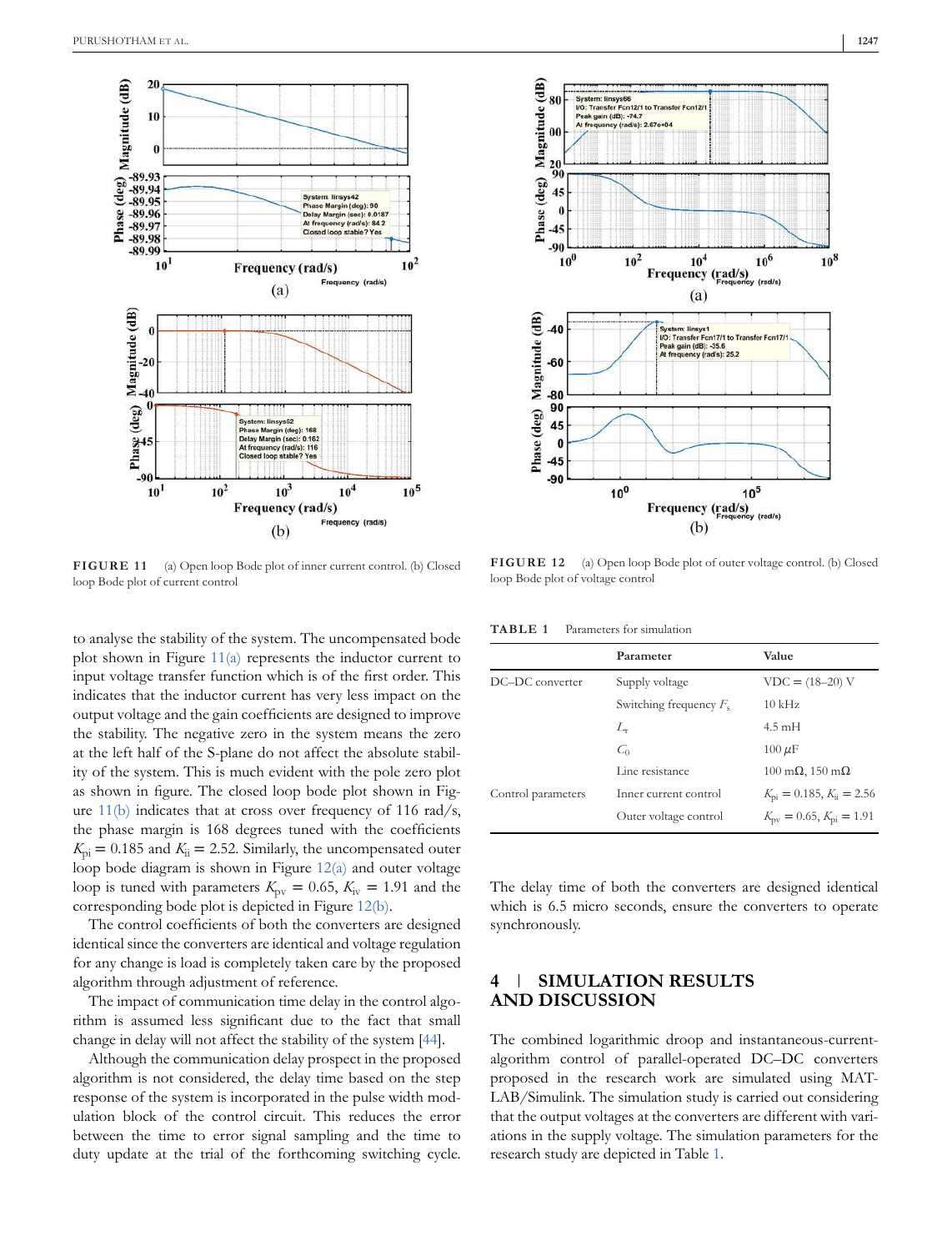**TABLE 2** Simulated results without droop controller

| Line<br>resistance | $V_{\rm a}, V_{\rm b}, V_{\rm L}$ (V) | $I_{\text{La}}, I_{\text{Lb}}, I_{\text{L}}$ (A) | $I_{\text{error}}(A)\%$ $I_{\text{cir}}(A)$ |      |
|--------------------|---------------------------------------|--------------------------------------------------|---------------------------------------------|------|
| Same               |                                       | 48.1, 48.24, 47.95 3.161, 1.698, 4.82 30.35      |                                             | 0.73 |
| Different          |                                       | 48.0, 47.76, 47.57 3.139, 1.743, 4.82 28.8       |                                             | 0.69 |



**FIGURE 13** (a) Output voltages of converter-A, converter-B, and load. (b) Output currents of converter-A, converter-B, and load

#### **4.1 Without droop control**

The parallel operation of converters without droop control is investigated with the line resistance being equal in one case and different in the other. For the same line resistance, the individual converters in parallel are connected to an output cable resistance of 100 m $\Omega$ . For different line resistances, the parallel converters are connected to resistances of 100 and 150 mΩ. The simulation results clearly illustrate improper current sharing between the parallel converters. The results are listed in Table 2.

Case (1): Same line resistance

Figure 13(a) shows the output voltages of converter-A, converter-B, and the load. Figure 13(b) depicts the output currents of converter-A, converter-B, and the load for the same line resistance of 100 m $\Omega$  connected to the output terminals of the converters.

Case (2): Different line resistances of 100 and 150 m $\Omega$ 

Figure 14(a) shows the output voltages of converter-A, converter-B, and the load. Figure 14(b) depicts the output currents of converter-A, converter-B, and the load for different line resistances of 100 and 150 m $\Omega$  connected to the output



**FIGURE 14** (a) Output voltages of converter-A, converter-B, and load. (b) Output currents of converter-A, converter-B, and load



**FIGURE 15** Droop coefficient estimation curve

terminals of the converters. Figure 14 depicts the circulating current with and without a controller.

### **4.2 With proposed droop control**

The proposed droop control regulates the voltage under variable supply conditions for the same cable resistance of 100 mΩ. Although the droop reference generation based on droop coefficient calculations does not nullify the current error, it helps to regulate the voltage to a satisfactory level. The droop control coefficients for converter-A and converter-B are  $m_a = m_b = 0.016259$ . Figure 15 illustrates the droop curve for the converter.

The droop reference generated is less adaptive. Hence, the online calculation of the droop resistance according to the change in irradiation is estimated, and a new improvised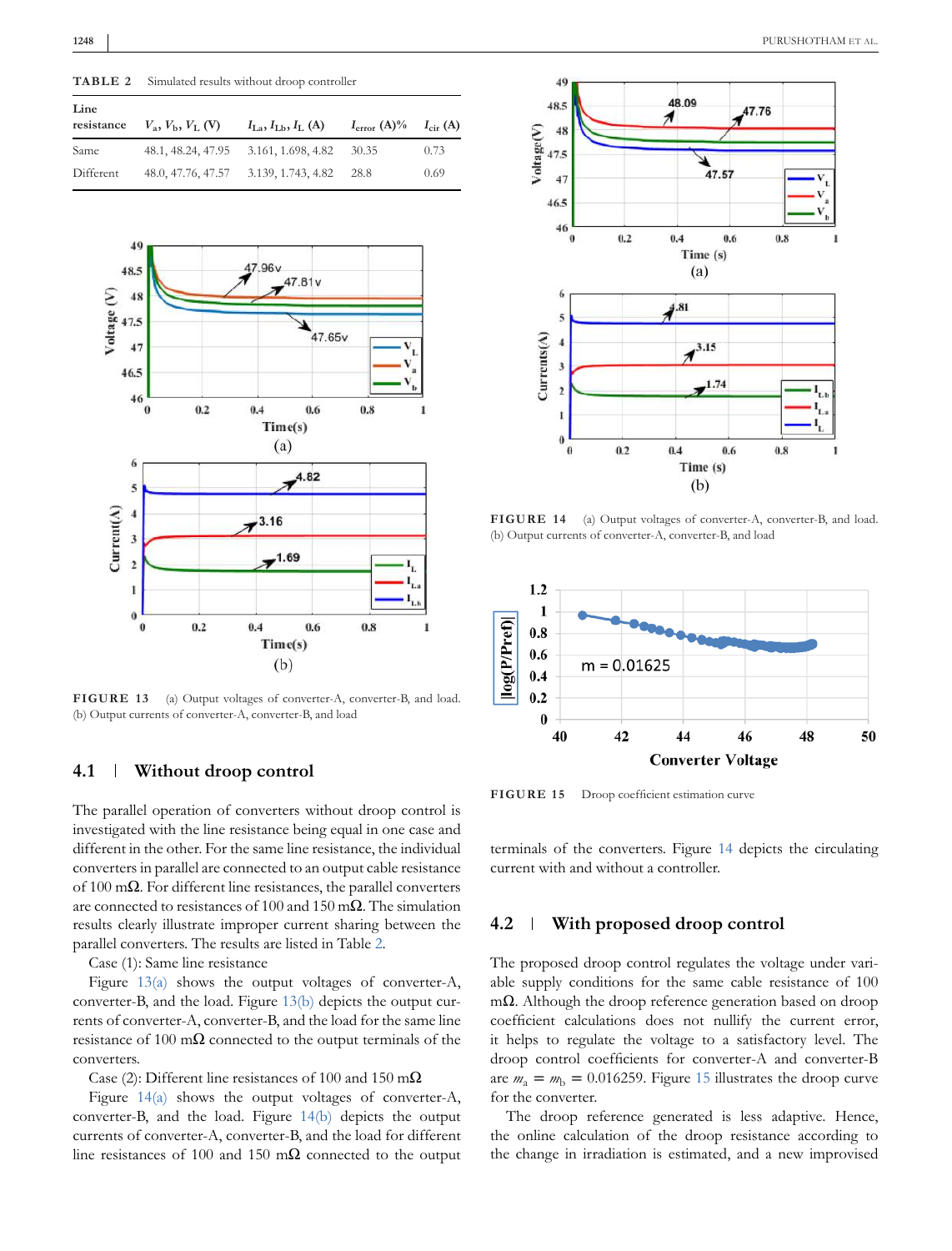

**FIGURE 16** (a) Output voltages of converter-A, converter-B, and load. (b) Output currents of converter-A, converter-B, and load

reference is generated. The voltage and current errors are processed through a linear PI controller. The correction factor *K* is calibrated based on the current ratio to further assimilate the adaptability to the scheme and to succinct the converter currents for significant modifications on the either source or load side.

Case (1): Same line resistance

Figure 16(a) shows the output voltages of converter-A, converter-B, and the load. Figure 16(b) shows the output currents of converter-A, converter-B, and the load.

Case (2): Different line resistances

The simulation analysis is carried out with different line resistance. Figure 17(a) depicts the output voltage waveforms of converter-A, converter-B and load. Figure 17(b) shows the output current waveforms of converter-A, converter-B and load.

Case (3): For step change in load

The current spectrum during the change in load is depicted in Figure 18, in which the total load is increased by 25%.

The percentage of the current-sharing error for the same resistance is 0.6%, and the current-sharing error for different resistances is 1.6%. The simulation results illustrate that accurate load sharing is achieved even for a step change in the load.

Irrespective of the choice of converter and the controller, the percentage of the current-sharing error remains the prime attribute in determining the power quality through the circulating current. Table 3 depicts the better performance of the pro-



**FIGURE 17** (a) Output voltages of converter-A, converter-B, and load. (b) Output currents of converter-A, converter-B, and load



**FIGURE 18** (a) Output currents of converters and load for same line resistance. (b) Output currents of converters and load for different line resistance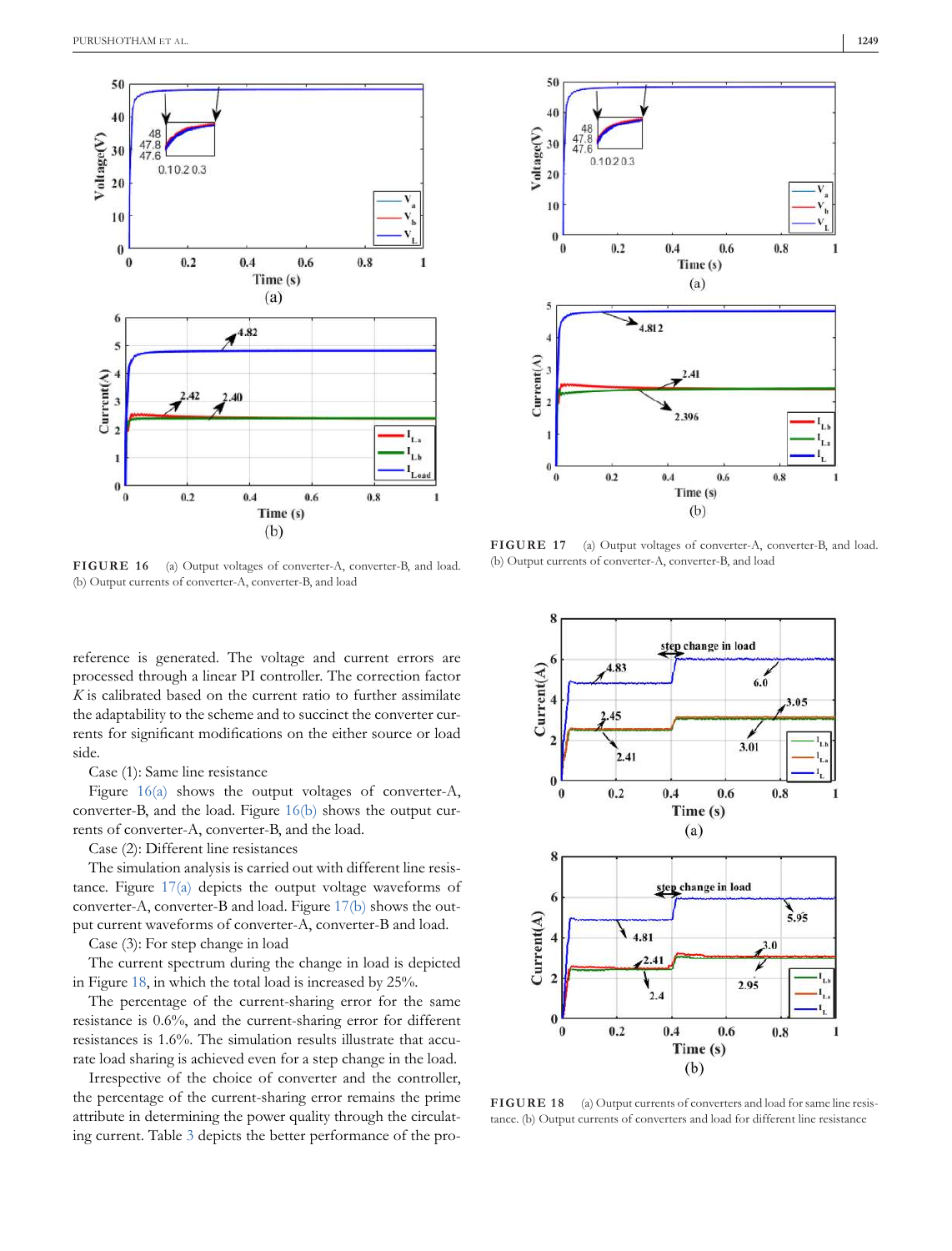**TABLE 3** Simulated results with proposed droop controller

| Line<br>resistance | $V_{\rm a}, V_{\rm b}, V_{\rm I}$ (V) | $I_{\rm La}$ , $I_{\rm I,b}$ , $I_{\rm L}$ (A) | $I_{\rm error}$ (A)% | $I_{\text{cir}}(\text{A})$ |
|--------------------|---------------------------------------|------------------------------------------------|----------------------|----------------------------|
| Same               | 48.2, 48.2, 48.2                      | 2.42, 2.41, 4.82                               | 0.2                  | 0.005                      |
| Different          | 48.2, 48.2, 48.19                     | 2.41, 2.39, 4.81                               | 04                   | 0.01                       |

posed control algorithm in terms of the current-sharing error when a simulation analysis is carried out.

### **5 EXPERIMENTAL VALIDATION**

To validate the proposed control strategy, a laboratory prototype of a parallel DC–DC converter is built, as shown in Figure 19. Real-time control is carried out using the real-time interface (RTI) DSPACE RTI 1202 [MicroLabBox]. Table 4 lists the specifications of the boost converter used in the experimental validation.

The regulated power supply at the supply side of the boost converter is assumed to be an irradiation variation of PV. A maximum 15% of variation is maintained between the boost converters so as to create terminal voltage difference at the input side of the converters. A constant power load is connected as a common load at the parallel connection. The hardware-inloop simulation in DSPACE- 1202 facilitates data acquisition and the control. The model-based input-output  $(I/O)$  integration and control desk software helps evaluation during run time. The Analog input and output voltage range of the Microlab box is  $-10$  V to  $+10$  V and has digital I/O channels for pulse generation measurement and connection to sensors. The voltage transducer LEM-LV-25P and current transducer LEM-LA-55P shown in Figure 19 are used to sense and scale down the voltage to match the input and output range of Microlab box.

**TABLE 4** Parameters for laboratory prototype

|                   | Parameter                                 | Value/type                       |
|-------------------|-------------------------------------------|----------------------------------|
| DC-DC converter   | Output power rating of<br>each converters | $P_0 = 96$ W                     |
|                   | Nominal output<br>voltage of converters   | $V_{\rm a}$ , $V_{\rm b} = 48$ V |
|                   | Switching frequency $F_s$                 | $10$ KHz                         |
|                   | $L_{\rm r}$                               | $2.2 \text{ mH}$                 |
|                   | $C_0$                                     | $220 \mu F$                      |
|                   | Line resistance                           | $100,150 \text{ mA}$             |
|                   | Switch                                    | <b>MOSFET IRF540N</b>            |
| Hardware platform | Dspace [Microlab box]                     | RTI-1202                         |
| Measurement       | Voltage transducer                        | LEM-LV-25P                       |
|                   | Current transducer                        | LEM-LA-55P                       |
| Load              | Maximum load current                      | $(0-3)$ A                        |

In a closed-loop environment, the control signal is appropriately applied to PWM block set to generate the switching pattern. Since maximum current drawn from Dspace board is 13 mA, the opto coupler-based gate driver is used to fire the MOSFET. An experimental validation is carried out for a maximum load current of 0–3 A for each converter, considering safety. Table 4 lists the parameters for the experimental laboratory prototype.

### **5.1 Without droop control**

A hardware-in-the-loop simulation of parallel converters connected to a common lamp load without any control is carried out. The currents at converter-A and converter-B are measured using a current clamp and are 0.95 and 1.75 A, respectively. The



**FIGURE 19** Hardware setup of DC–DC converter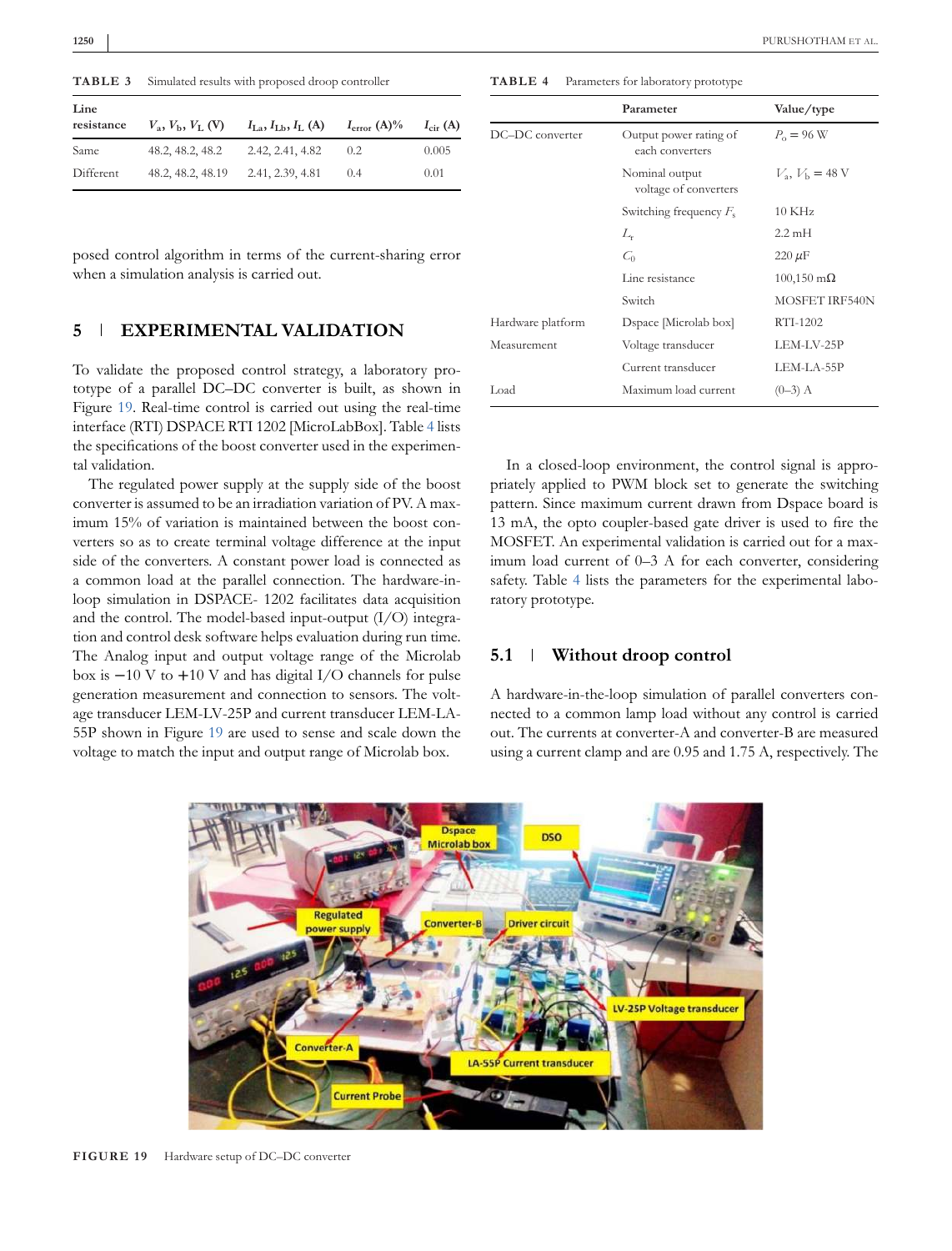#### **TABLE 5** Experimental results without controller

| Line<br>resistance | $V_{\rm a}, V_{\rm b}, V_{\rm L}$ (V) | $I_{\text{La}}, I_{\text{Lb}}, I_{\text{L}}$ (A) | $I_{\rm error}$ (A)% | $I_{\text{cir}}(\text{A})$ |
|--------------------|---------------------------------------|--------------------------------------------------|----------------------|----------------------------|
| Same               | 48.25, 48.1, 47.9 1.75, 0.95, 2.7     |                                                  | 29.6                 | (0.4)                      |



**FIGURE 20** (a) Voltage waveforms without controller. (b) Current waveforms without controller

output voltages of converter-A and converter-B are measured using a differential probe and are 48 and 47.9 V, respectively. These values are listed in Table 5.

Equal load sharing can take place only when the individual converter currents are equal to 1.35 A. An experimental validation of the voltage waveform, current-sharing pattern, and circulating current waveform without a controller is shown in Figure 20(a) and Figure 20(b), respectively.

### **5.2 With proposed control**

The output voltage and current waveforms for the proposed control strategy are illustrated in the figures below. Irrespective of the ratings of the converters, the results clearly indicate that the proposed control strategy exhibits superior performance in terms of accurate load sharing. In the novel droop method, current sharing is achieved at the expense of a voltage drop owing to the increased droop resistance. In the proposed method, the trade-off between the output voltage and the load sharing is



**FIGURE 21** (a) Voltage waveforms with controller of same resistance. (b) Current waveforms with controller of same resistance

overcome by the dual reference generation and inclusion of the correction factor in the control algorithm.

Case (1): Same resistance

Equal line resistances of 100 m $\Omega$  each are connected to the output terminals of the converters. An experimental validation of the current-sharing capability is carried out, and the results are illustrated below. The output voltage of converter-A, converter-B, and the load are 48.25, 48.25, and 48.22 V, respectively, as shown in Figure 21(a). Although there is a slight drop in the load voltage, the correction factor in the current control loop nullifies the effect such that the currentsharing error is drastically reduced to 1.81%. The currents of converter-A, converter-B, and the load are 1.39, 1.34, and 2.73 A, respectively, as depicted in Figure 21(b).

Case (2): Different resistance

Different resistances of 100 and 150 m $\Omega$  are connected at the output terminals of converter-A and converter-B. Owing the substantial increase in the line resistance of converter-B, there exists a proportionate decrease of output current at the converter-B terminal. Despite the variation in the line resistance, the dual reference proposed in the research work balances the system's voltage and the current-sharing capability is effectively handled by the algorithm in the controller. The currents of converter-A, converter-B, and the load are 1.35, 1.25, and 2.6 A, respectively. The experimental results are shown in Figure 22(a) and Figure 22(b) and are listed in Table 6.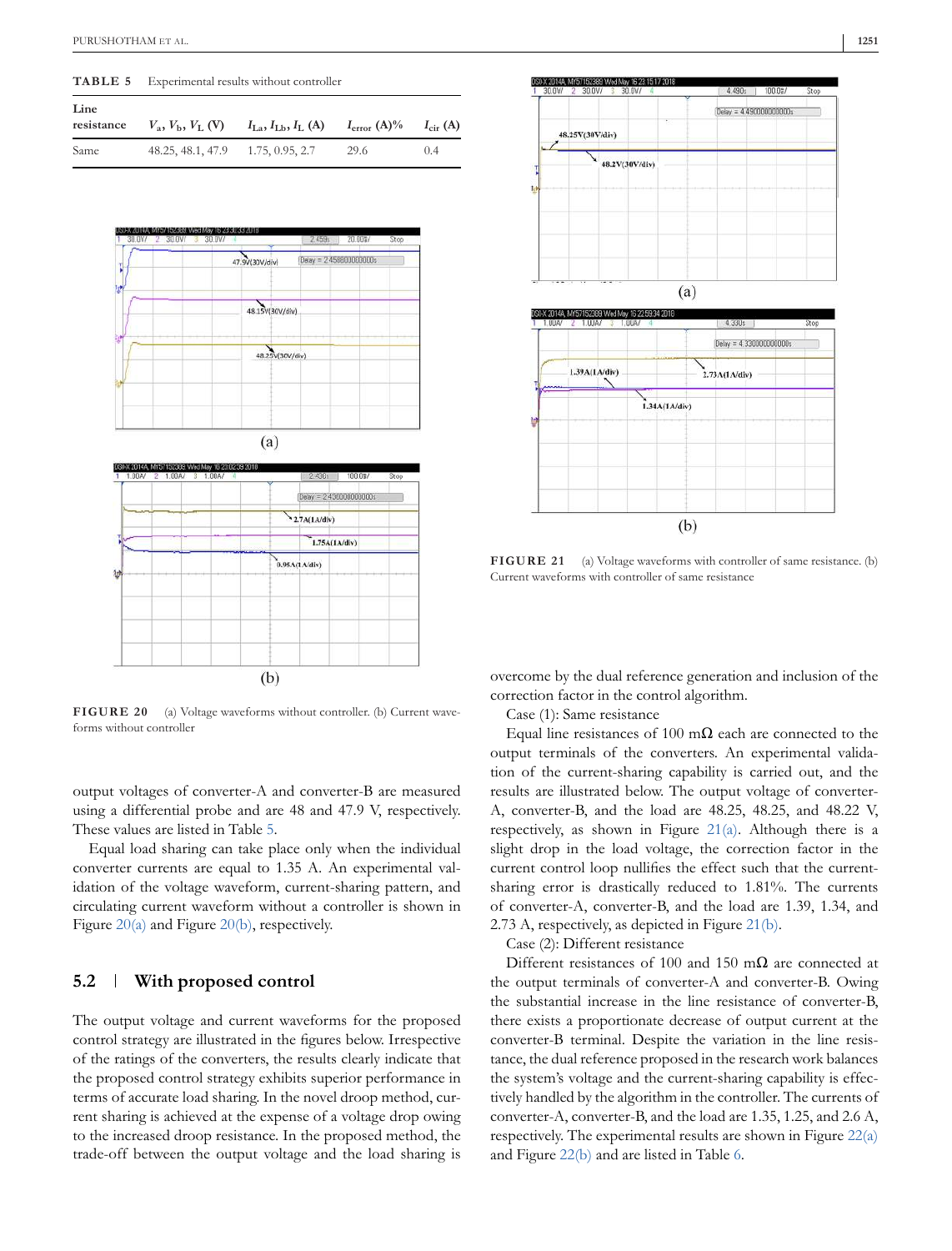

 $(b)$ 

**FIGURE 22** (a) Voltage waveform with controller of different line resistance. (b) Current waveform with controller of different line resistance

**TABLE 6** Experimental results with proposed droop controller

|           | Resistance $V_a$ , $V_b$ , $V_I$ (V) | $I_{\text{La}}, I_{\text{Lb}}, I_{\text{L}}$ (A) | $I_{\rm error}$ (A)% | $I_{\text{cir}}(A)$ |
|-----------|--------------------------------------|--------------------------------------------------|----------------------|---------------------|
| Same      | 48.25, 48.25, 48.2                   | 1.39, 1.34, 2.73                                 | 1.81                 | 0.025               |
| Different | 48.2, 48.2, 48.15                    | 1.4, 1.2, 2.6                                    | 7.8                  | 0.1                 |

Case (3): For step change in load

The robust control of the system can be analysed by varying the load. The total load current at the common bus is varied from 1.8 to 3.5 A, and a current-sharing analysis is carried out. Figure 23 depicts the step increase in load, voltage at the common bus, and current profile of the converters. Table 7 lists the voltage and current of the converters and load after a sudden change in load. Since the scope of the current work is limited to the control of the converter for accurate current sharing, this paper illustrates the current-sharing profile, and a robustness analysis will be carried out in future work.

Irrespective of the system rating and supply parameters, the percentage of current-sharing error in the power-sharing phenomenon remains the same analytically. From this perspective, traditional DC–DC converters exhibit 18.1% of current-sharing error [28] with the novel droop method and 2.1% with the DI method [27]. The current-sharing error is only 1.4% to 1.81% with the proposed controller. The comparative analysis of the current-sharing error put forth the superior performance of the proposed method, as shown in Figure 24. Table 8 illustrates



**FIGURE 23** (a) Voltage and current waveform for same resistance. (b) Voltage and current waveform for different resistance

**TABLE 7** Experimental results with proposed droop controller after step change in load

|           | Resistance $V_a$ , $V_b$ , $V_l$ (V) | $I_{\text{L},a}, I_{\text{L},b}, I_{\text{L}}(\text{A})$ | $I_{\rm error}$ (A)% | $I_{\text{cir}}(\text{A})$ |
|-----------|--------------------------------------|----------------------------------------------------------|----------------------|----------------------------|
| Same      | 49.25, 49.25, 49.1                   | 1.75, 1.8, 3.55                                          | 1.4                  | 0.025                      |
| Different | 49.2, 48.5, 48.5                     | 1.65, 1.75, 3.4                                          | 2.9                  | 0.05                       |



**FIGURE 24** Comparative analysis of control methods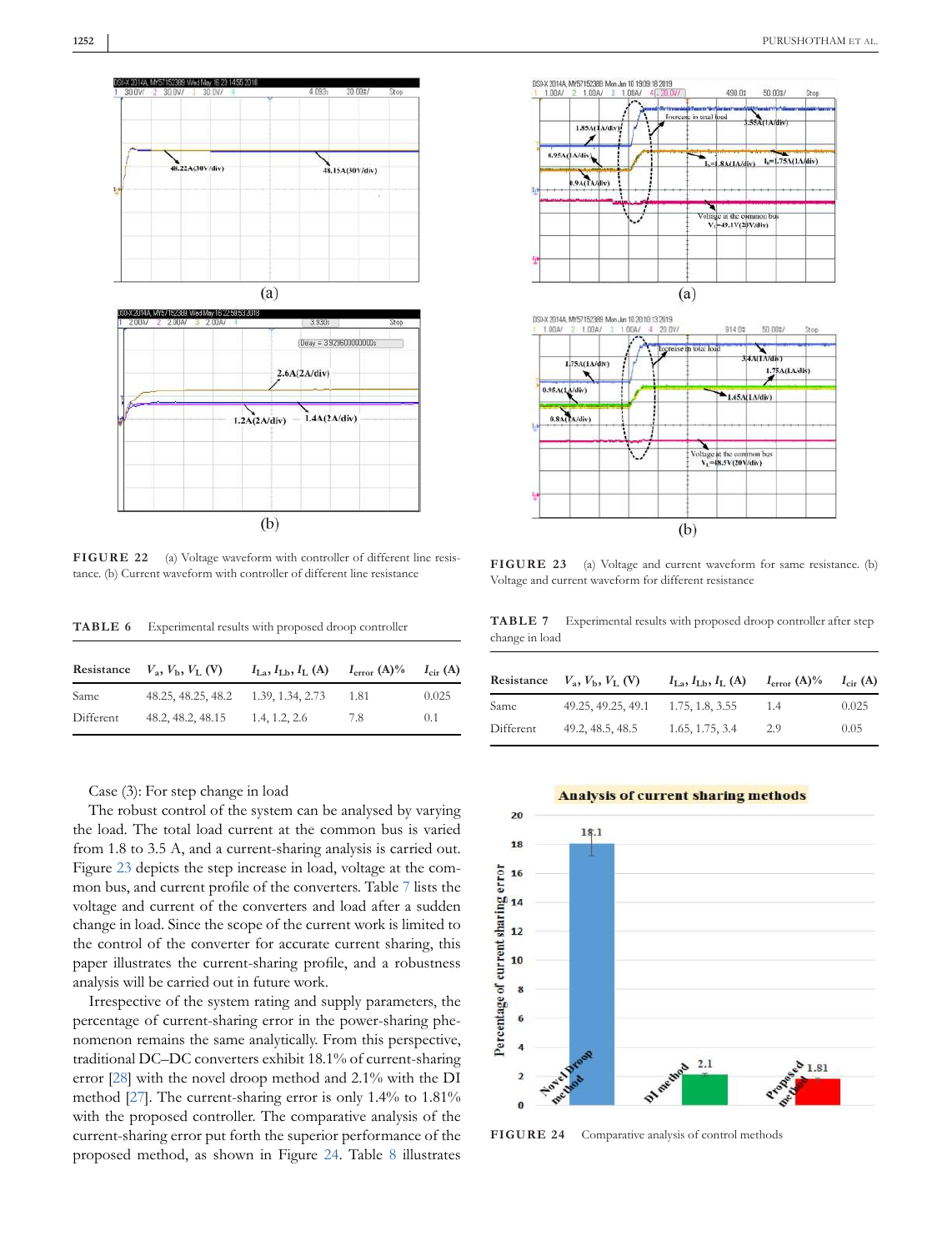**TABLE 8** Analysis of current-sharing error through different methods

| Control method                  | Current-sharing error      |  |
|---------------------------------|----------------------------|--|
| Novel droop method [30]         | $18.1\%$                   |  |
| DI method [31]                  | $2.1\%$                    |  |
| Proposed current-sharing method | 1.8% (for same resistance) |  |

the comparative analysis of the current sharing among different methods.

### **6 CONCLUSION**

The paper provides an insight into the current-sharing capability of the parallel operation of a DC–DC converter for DC microgrid applications. The scope of the current research work was limited to minimization of the circulating current and currentsharing error. In this paper, the proposed combination of the droop method and an instantaneous current-sharing algorithm drastically reduced the current-sharing error.

The proposed logarithmic droop linearizes the marginal effect of power on voltage, through which the load-sharing accuracy is improved, and the algorithm implemented in the current work offers adaptability in the control for a variable load. This feature is quite feasible when the converters are integrated with renewable energy sources such as solar PV. The proposed method is simple since the control is carried out with the measurement of local parameters.

The proposed droop control strategy proved to be efficient in terms of current sharing and minimizing the circulating current. Simulation and experimental results suggest the superior performance of the proposed droop technique for parallel DC–DC converter. Since the proposed droop scheme focuses on current sharing, the introspection of robustness analysis will be future direction of research.

### **NOMENCLATURE**

- CF Correction factor
- DC Direct current
- DG Distributed generation
- *G*ic Closed loop transfer function of current loop
- $G_{vc}$  Closed loop transfer function of voltage loop
- *I*1 Input current to the converter-A
- Input current to the converter-A
- $I_2$ <br> $I_{ca}$  $I_{ca}$  Circulating current from converter-A<br> $I_i$  Output current of *i*th converter
- *I<sup>i</sup>* Output current of *i*th converter
- $I_{\text{La}}$  Output current of converter-A
- 
- $I_{\text{Lb}}$  Output current of converter-B<br> $I_{\text{max},i}$  Maximum current from *i*th con *Maximum current from <i>i*th converter
	- *K* Loading factor
	- $K_{ii}$  Integral coefficient of current loop
	- $K_{iv}$  Integral coefficient of voltage loop
	- *K*pi Proportional coefficient of current loop
	- *K*pv Proportional coefficient of voltage loop

| LVDC            | Low voltage direct current                          |
|-----------------|-----------------------------------------------------|
| $m_i$           | Droop coefficient of <i>i</i> th converter          |
| N               | Number of converters                                |
|                 | P_convi Power output of $\hat{\imath}$ th converter |
|                 | P_refi Designed power capacity of converter         |
| PEI             | Power electronic Interface                          |
| $R_{\circ}$     | Line resistance connected to converter-A            |
| $R_{\rm h}$     | Line resistance connected to converter-B            |
| $R_{\text{D}i}$ | Droop resistance of <i>i</i> th converter           |
| $R_{\rm I}$     | Load resistance connected to common point           |
| $V_{\rm a}$     | Output voltage of converter-A                       |
| V <sub>h</sub>  | Output voltage of converter-B                       |
|                 | $V_{\text{da}}$ Drop due to line resistance         |
| $V_{\rm DC1}$   | Input voltage to converter-A                        |
| $V_{DCD}$       | Input voltage to converter-B                        |

- $V_{\text{DC2}}$  Input voltage to converter-B<br> $V_{\text{nom}}$  Nominal voltage of common
- $V_{\text{nom}}$  Nominal voltage of common bus<br> $V_{\text{ref}}^*$  New reference generated
- $V_{\text{ref}}^*$  New reference generated<br> $V_{\text{ref.},i}$  Reference voltage fed to Reference voltage fed to the *i*th Converter
- Δ*V<sup>i</sup>* Voltage deviation of *i*th converter

### **REFERENCES**

- 1. Bull, S.R.: Renewable energy today and tomorrow. Proc. IEEE 89(8), 1216–1226 (2001)
- 2. Dragičević, T., et al.: DC microgrids -Part I: A review of control strategies and stabilization techniques. IEEE Trans. Power Electron. 31(7), 4876– 4891 (2016)
- 3. Monica, P., Kowsalya, M.: Control strategies of parallel operated inverters in renewable energy application: A review. Renewable Sustainable Energy Rev. 65, 885–901 (2016)
- 4. Mackay, L., et al.: From dc nano-and microgrids towards the universal dc distribution system-a plea to think further into the future. In: 2015 IEEE Power and Energy Society General Meeting. Denver, CO. pp. 1-5 (2015)
- 5. Blaabjerg, F., et al.: Recent advances in control, analysis and design of DC distribution systems and microgrids. Electr. Power Compon. Syst. 45, 1031–1039 (2017)
- 6. Justo, J.J., et al.: AC-microgrids versus DC-microgrids with distributed energy resources: A review. Renewable Sustainable Energy Rev. 24, 387– 405 (2013)
- 7. Dragičević, T., et al.: DC microgrids—Part II: A review of power architectures, applications, and standardization issues. IEEE Trans. Power Electron. 31(5), 3528–3549 (2016)
- 8. Kumar, D., Zare, F., Ghosh, A.: DC microgrid technology: System architectures, AC grid interfaces, grounding schemes, power quality, communication networks, applications and standardizations aspects. IEEE Access. 5, 12230–12256 (2017)
- 9. Sasidharan, N., Singh, J.G.: A resilient DC community grid with real time ancillary services management. Sustainable Cities Soc. 28, 367–386 (2017)
- 10. Rodriguez-Diaz, E., et al.: An overview of low voltage DC distribution systems for residential applications. In: Consumer Electronics-Berlin (ICCE-Berlin), 2015 IEEE 5th International Conference. Berlin, pp. 318–322 (2015)
- 11. Patterson, M., Narciso, F.M., Arunachala, M.K.: Hybrid microgrid model based on solar photovoltaic battery fuel cell system for intermittent load applications. IEEE Trans. Energy Convers. 30(1), 359–366 (2014)
- 12. Cheema, K.M., Mehmood, K.: Improved virtual synchronous generator control to analyse and enhance the transient stability of microgrid. IET Renewable Power Gener. 14(4), 495–505 (2020)
- 13. Cheema, K.M.: A comprehensive review of virtual synchronous generator. Int. J. Power Energy Syst. 120, 106006 (2020)
- 14. Choopani, M., Hosseinain, S.H., Vahidi, B.: A novel comprehensive method to enhance stability of multi-VSG grids. Int. J. Power Energy Syst. 104, 502–514 (2019)